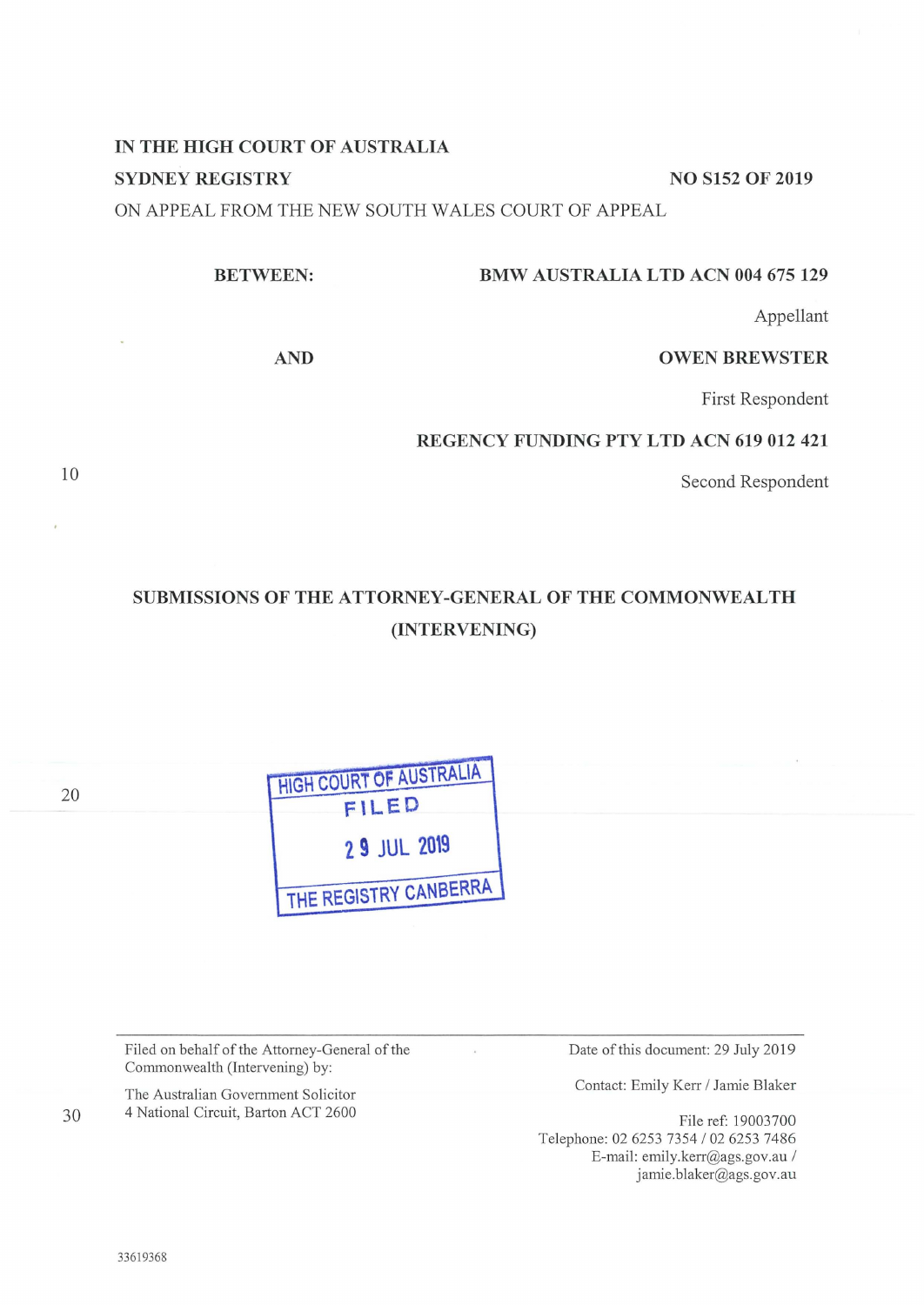#### **PART I CERTIFICATION**

1. It is certified that these submissions are suitable for publication on the internet.

#### **PART II BASIS OF INTERVENTION**

2. The Attorney-General of the Commonwealth **(the Commonwealth)** intervenes pursuant to s 78A of the *Judiciary Act 1903* (Cth) **(Judiciary Act),** in support of the respondents.

#### **PART III SUBMISSIONS**

#### 10 **Introduction**

- 3. These submissions supplement those filed by the Commonwealth in the appeal in S154/2019 **(the Westpac appeal),** which is to be heard with the present appeal **(the BMW appeal).** The bulk of the Commonwealth's argument across both appeals has been advanced in its submissions in the Westpac appeal. The effect of the impugned orders in the present case is relevantly the same as the effect of the impugned orders in the Westpac appeal; and the legislative scheme in Pt IVA of the *Federal Court of Australia Act 1976*  (Cth) is relevantly the same as the legislative scheme in Pt 10 of the *Civil Procedure Act*  2005 (NSW) **(CPA)**, which was "substantially modelled" on Pt IVA.<sup>1</sup>
- 20 4. Subject to one exception, the submissions made in the Westpac appeal in respect of Justice Lee's order in that proceeding apply equally to the proposed order in the BMW proceedings: see, in particular, CAB 8, 12, 13. The exception is that, by reason of the procedure by which the proposed BMW order has come before the Court, there are no findings of fact by the trial judge ( or the Court of Appeal) as to whether such an order ought to be made. This proceeding must therefore be resolved solely at the level of power, for if power exists it must be assumed that it would not be exercised unless the trial judge makes factual findings that properly call for its exercise.<sup>2</sup>

Submissions of the Attorney-General of the Commonwealth (intervening) Page 1

<sup>30</sup> 

 $\mathbf{1}$ Courts and Crimes Legislation Further Amendment Bill 2010 (NSW) Second Reading Speech, New South Wales, *Parliamentary Debates,* Legislative Council, 24 November 2010, 28066 (John Hatzistergos, Attorney General).

 $\overline{2}$ For that reason, BMW's argument that the Court of Appeal did not address why making a Common Fund Order **(CFO)** is to ensure that justice is done in the proceedings (BS [27]-[29]) is premature.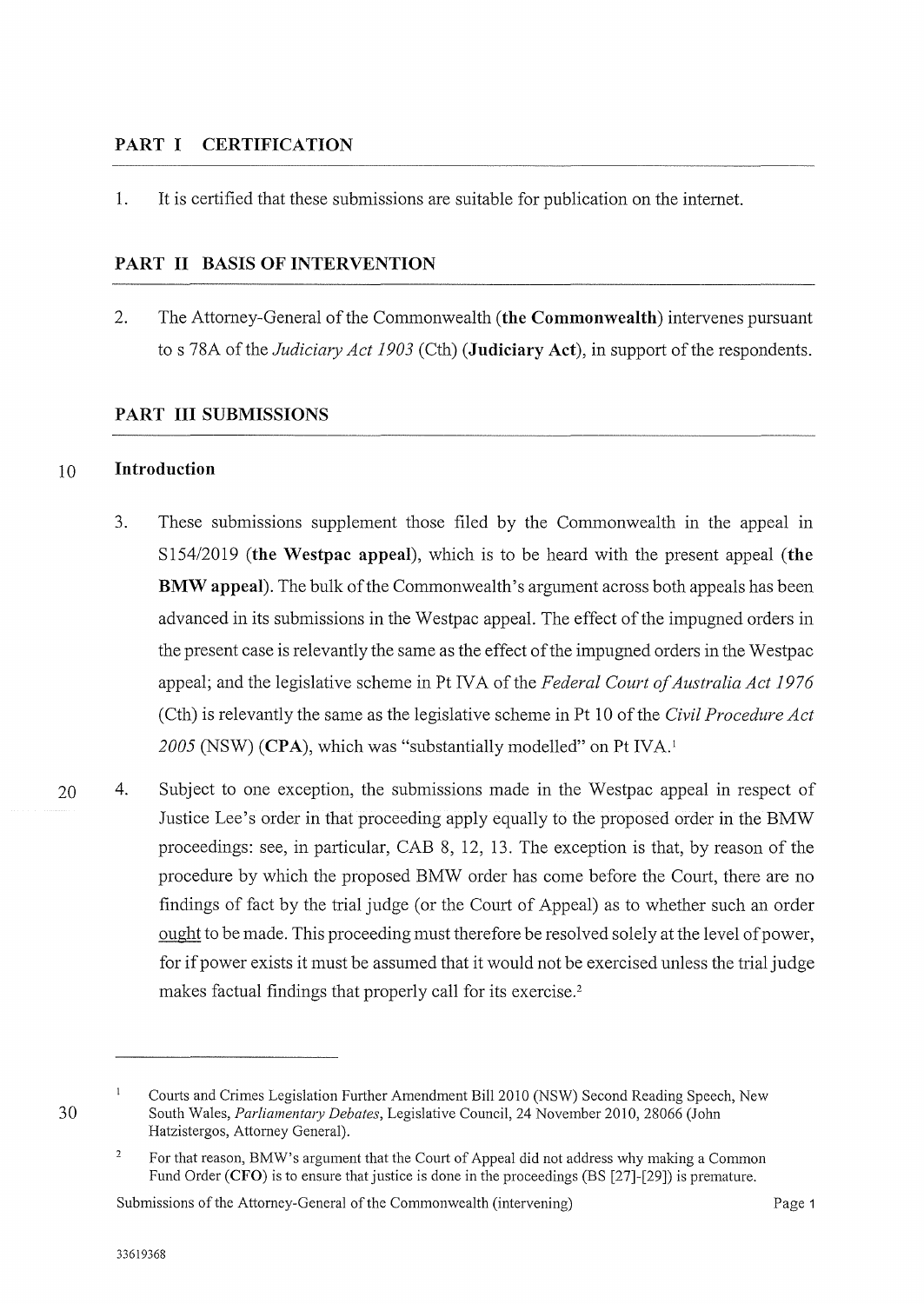- 5. These submissions address a discrete issue which arises only in the BMW appeal, namely, the role of s 79 of the Judiciary Act in relation to the two constitutional arguments: that is, whether s 183 confers a non-judicial power and whether s 183 is a law with respect to the acquisition of property other than on just terms. That issue arises because, while the BMW proceedings have been brought in the New South Wales Supreme Court, in determining those proceedings that Court will be exercising federal jurisdiction because the proceeding involves allegations of contraventions of the *Trade Practices Act 1974* (Cth).
- 6. In summary, for the reasons set out below, the Commonwealth submits that the intermediation of s 79 of the Judiciary Act does not lead to a different outcome in the BMW appeal than the Westpac appeal.

# **Section 79: general principles**

7. Section 79(1) of the Judiciary Act provides:

The laws of each State or Territory, including the laws relating to procedure, evidence, and the competency of witnesses, shall, except as otherwise provided by the Constitution or the laws of the Commonwealth, be binding on all Courts exercising federal jurisdiction in that State or Territory in all cases to which they are applicable.

- 8. The operation of s 79 has recently been explained by this Court in *Rizeq v Western Australia* (2017) 262 CLR 1 and *Masson v Parsons* (2019) 93 ALJR 848. The following general principles emerge.
- 9. *First,* "the purpose of s 79(1) of the *Judiciary Act* is to fill a gap in the laws which regulate matters coming before courts exercising federal jurisdiction by providing those courts with powers necessary for the hearing and determination of those matters".<sup>3</sup> The "gap" arises because of"[t]he incapacity of a State Parliament to enact a law which governs the exercise of federal jurisdiction by a court".4 Section 79 "fills that gap by picking up the text of a State law governing the exercise of State jurisdiction and applying that text as a

10

20

Submissions of the Attorney-General of the Commonwealth (intervening) Page 2

<sup>30</sup> 

 $\ensuremath{\mathbf{3}}$ *Masson v Parsons* (2019) 93 ALJR 848 at 14 [30] (Kiefel, Bell, Gageler, Keane, Nettle and Gordon JJ) *(Masson);* see also *Rizeq v Western Australia* (2017) 262 CLR 1 at 14 [15]-[16], 18 [32] (Kiefel CJ); 36 [90], 41 [103] (Bell, Gageler, Keane, Nettle and Gordon JJ) *(Rizeq).* 

<sup>4</sup>  *Rizeq* at 26 [63] (Bell, Gageler, Keane, Nettle and Gordon JJ).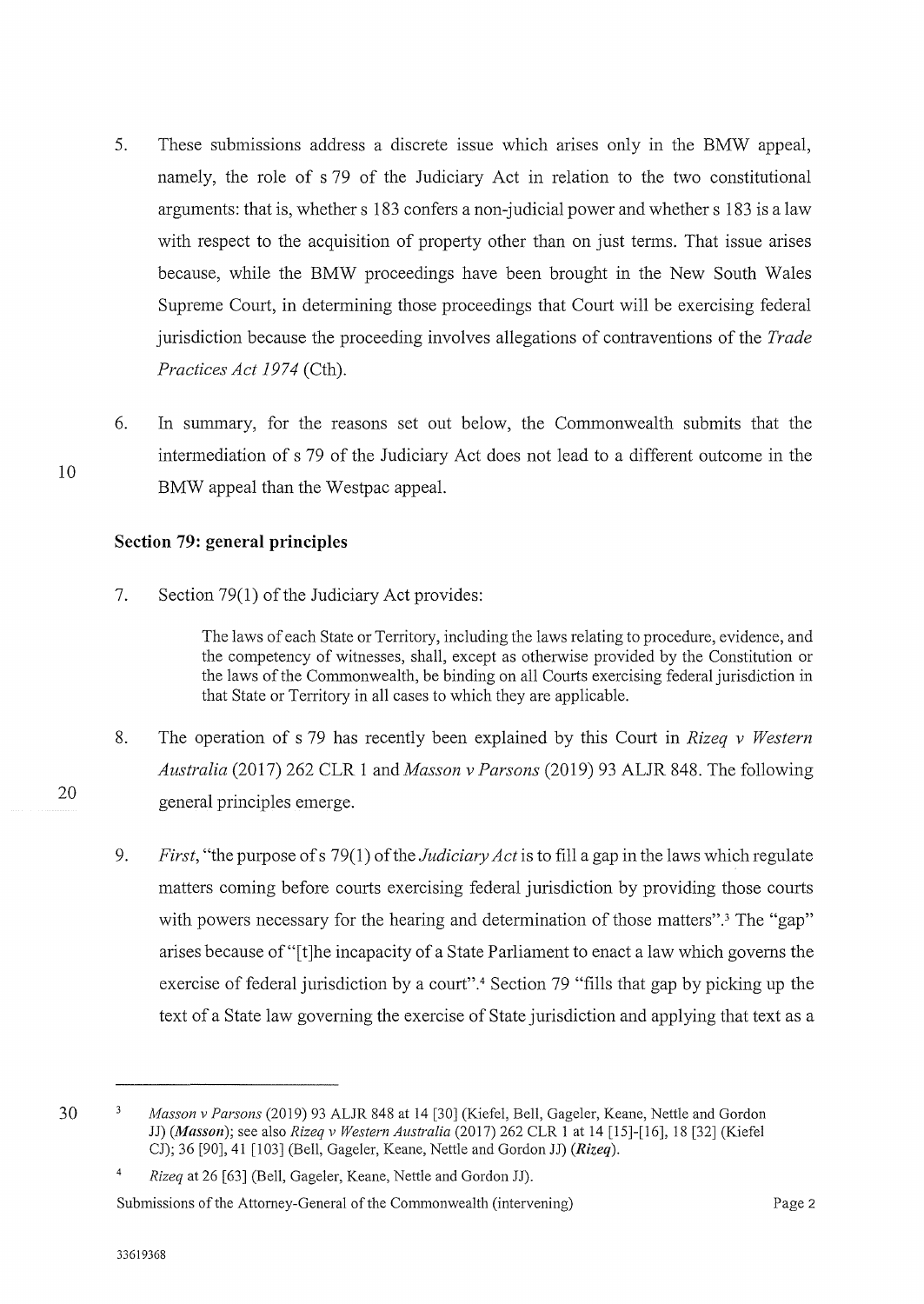Commonwealth law to govern the manner of exercise of federal jurisdiction"<sup>5</sup> or to "regulate [its] exercise".<sup>6</sup> The "section has no broader operation".<sup>7</sup>

- 10. *Secondly,* s 79(1) does not pick up State "laws which are determinative of the rights and duties of persons as opposed to the manner of exercise of jurisdiction".<sup>8</sup> Where a State law determines rights, rather than simply regulates the exercise of jurisdiction, Ch III has no relevant preclusive operation and there is no gap to be filled.
- 11. *Thirdly,* as the terms of s 79 expressly state, "the laws of each State and Territory ... [shall be binding] except as otherwise provided by the Constitution". For that reason, the section does not pick up laws imposing functions which are "insusceptible of exercise as part of the judicial power of the Commonwealth".<sup>9</sup> Section 79 will, however, pick up State law to the extent that the State law ( as picked up and applied as Commonwealth law) is not inconsistent with the Constitution.<sup>10</sup> In practical terms, the words "except as otherwise provided by the Constitution" produce the same legal effect as would result if s 79 operated without those words (ie to pick up as Commonwealth law the entire State law as drafted, irrespective of constitutional limits), but the resultant Commonwealth law was then read down or severed in accordance with s 15A of the *Acts Interpretation Act*  1901 (Cth) so as to confine it to its valid operations.<sup>11</sup>
- 20

30

10

 $\overline{5}$ *Rizeq* at 26 [63] (Bell, Gageler, Keane, Nettle and Gordon JJ).

<sup>6</sup>  *Masson* at 1 [1] (Kiefel, Bell, Gageler, Keane, Nettle and Gordon JJ).

 $\overline{7}$ *Rizeq* at 26 [63] (Bell, Gageler, Keane, Nettle and Gordon JJ).

<sup>8</sup> *Masson* at 14 [30] (Kiefel, Bell, Gageler, Keane, Nettle and Gordon JJ); see also at 18 [39].

 $\overline{Q}$ *ASIC v Edensor Nominees Pty Ltd* (2001) 204 CLR 559 at 593 [73] (Gleeson CJ, Gaudron and Gurnrnow JJ); see also at 612 [137] (McHugh J); see also *Solomons v District Court (NSW)* (2002) 211 CLR 119 at 134-135 [24] (Gleeson CJ, Gaudron, Gummow, Hayne and Callinan JJ); *Momcilovic v 171e Queen* (2011) 245 CLR 1 at 69 [ 100] (French CJ).

<sup>10</sup>  *Cheatle v The Queen* (1993) 177 CLR 541 at 563; *Brown v The Queen* (1986) 160 CLR 171 at 200-201 (Brennan J), 206-207 (Deane J), 218 (Dawson J). In *Commonwealth v Mewett* (1997) 191 CLR 471, Gummow and Kirby JJ at 556 cautioned thats 79 "could not operate to pick up some but not all of the otherwise applicable terms" of a State law, but that caution was limited to where to do so "would be to give an altered meaning to the State legislation".

II Cf *Solomons v District Court of NSW* (2002) 211 CLR 119 at 135 [24] (Gleeson CJ, Gaudron, Gummow, Hayne and Callinan JJ); *Commonwealth v Mewett* (1997) 191 CLR 471 at 556 (Gummow and Kirby JJ).

Submissions of the Attorney-General of the Commonwealth (intervening)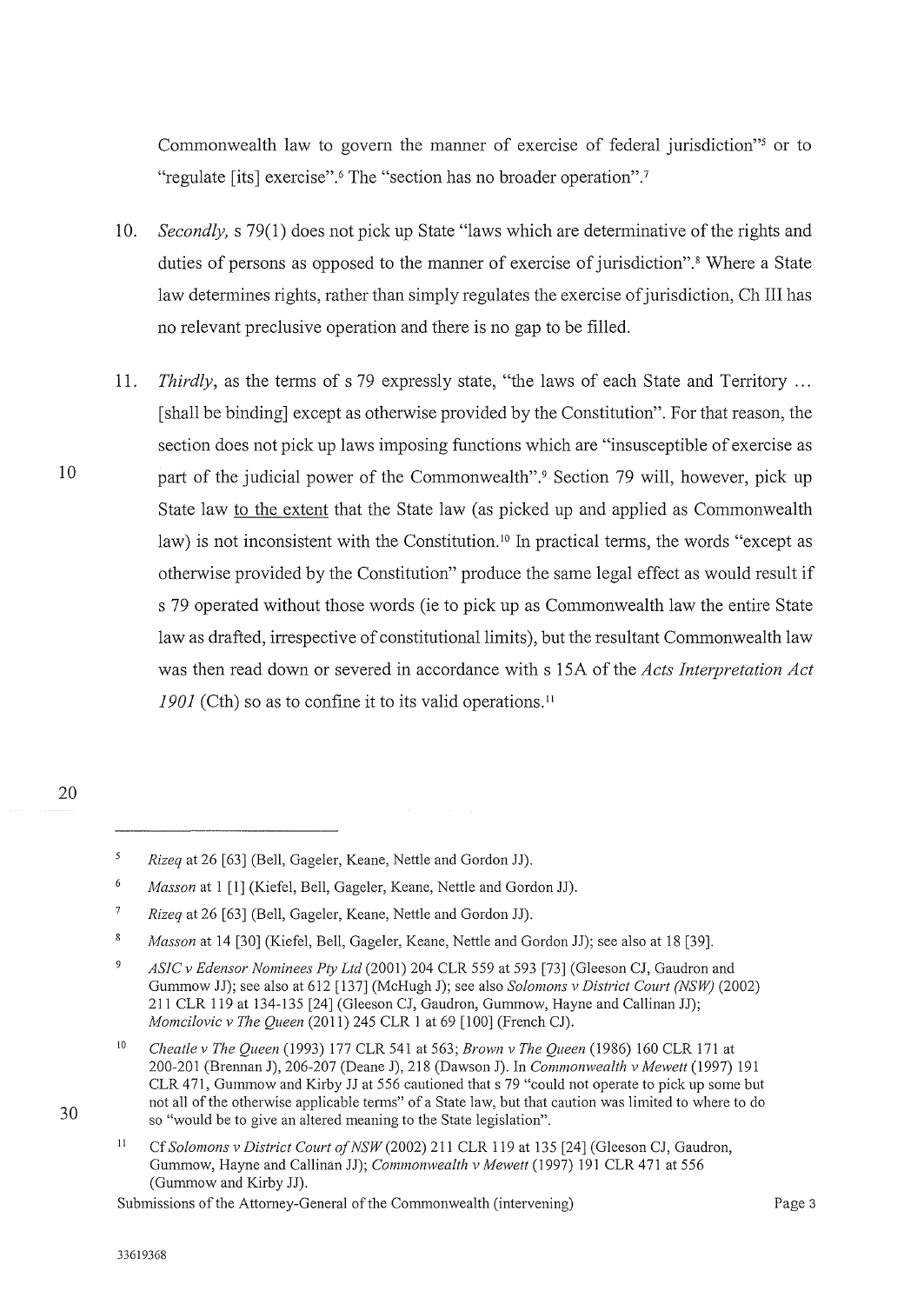12. Given that s 79 is intended to facilitate the exercise of federal jurisdiction by the application of a coherent body of law,<sup>12</sup> there is no basis to attribute to the Commonwealth Parliament an intention that s 79 would not pick up a State law at all simply because one of its possible operations would render it invalid as a law of the Commonwealth, for that would leave a gap unfilled in the regulation of federal jurisdiction. To acknowledge the possibility that a State law may not be picked up and applied as Commonwealth law in all of its operations is not to purport to give the State law a new meaning, 13 any more than it would be to apply the valid part of a State law when part of that law is rendered invalid by reason of s 109 inconsistency, or where the State law needs to be read down under State interpretation legislation to avoid inconsistency with the Commonwealth Constitution.

#### Section 79 of the *Judiciary Act* and s 183 of the *Civil Procedure Act*

- 13. Section 183 is a law that provides powers to a court for the hearing and determination of matters (see paragraph 9 above). As such, it is a law of a kind that can apply in federal jurisdiction only to the extent that it is picked up bys 79.
- 14. For the purposes of assessing whether the Constitution "otherwise provides", so as to prevent s 79 from picking up s 183, the question is whether a law bearing the legal meaning of s 183 would be valid if enacted by the Commonwealth Parliament. That is the appropriate question because, if the Commonwealth Parliament could not have enacted such a law directly, it must follow that it cannot achieve that same legal effect indirectly by applying State law through the medium of s 79 of the Judiciary Act.<sup>14</sup> Here, the answer to the above question is that the Commonwealth could have directly enacted s 183, for the reasons given in the Commonwealth's submissions in the Westpac appeal with respect to s 33ZF (which is materially indistinguishable).
- 15. If, contrary to the Commonwealth's primary submission, s 183 purports to authorise the making of a CFO but a provision having that operation could not validly be enacted by

30

10

<sup>12</sup>  See *Masson* at 20 [43] (Kiefel, Bell, Gageler, Keane, Nettle and Gordon JJ).

<sup>13</sup>  Cf *Pedersen v Young* (1964) 110 CLR 162 at 165 (Kitto J).

<sup>14</sup>  *Solomons v District Court ofNSW(2002)* 211 CLR 119 at 136 [28] (Gleeson CJ, Gaudron, Gummow, Hayne and Callinan JJ).

Submissions of the Attorney-General of the Commonwealth (intervening)